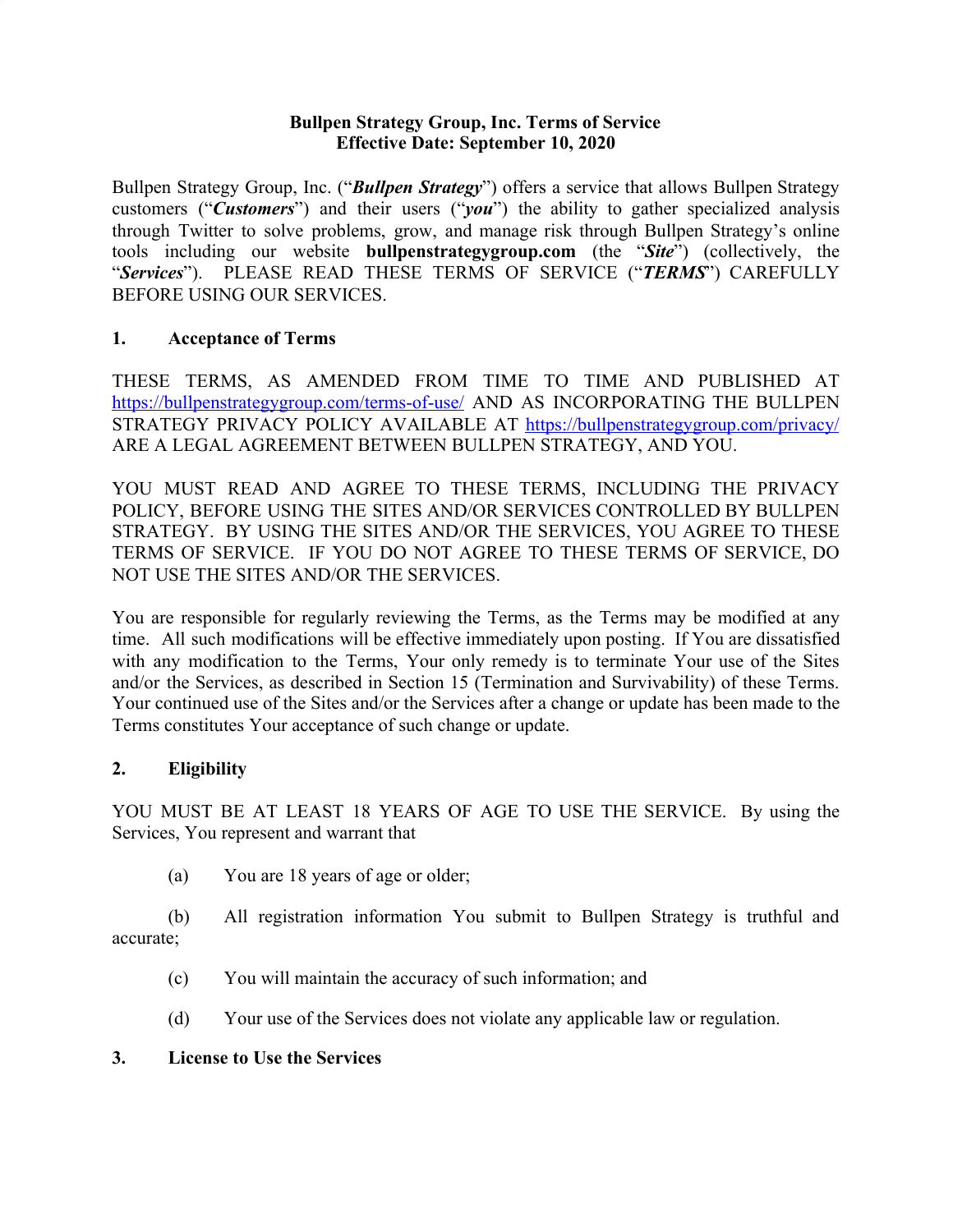Provided that you comply with these Terms, Bullpen Strategy grants you a limited, revocable, nonexclusive, nonassignable, nonsublicensable license and right to access the Services, through a generally available web browser or mobile device, to view information and use the Services.

#### **4. User Accounts**

To use the Services, You may be required to create a user account ("*Account*"). If You create an Account, You agree to provide Bullpen Strategy current, complete, true and accurate information, and to update this information should it change.

YOU ARE ENTIRELY RESPONSIBLE FOR MAINTAINING THE CONFIDENTIALITY OF YOUR PASSWORD AND FOR ANY AND ALL ACTIVITIES THAT OCCUR IN ASSOCIATION WITH YOUR ACCOUNT, WHETHER OR NOT AUTHORIZED BY YOU. You agree to notify Bullpen Strategy immediately of any unauthorized use of Your Account or any other breach of security and to provide properly documented evidence as requested by Bullpen Strategy. You may not use anyone else's Account at any time and You may not allow anyone else to use Your Account at any time. You agree that Bullpen Strategy will not be liable for any loss You may incur as a result of someone else using Your password or Account, either with or without Your knowledge, and You further agree that You will be liable for losses incurred by Bullpen Strategy or another party due to someone else using Your Account or password.

BULLPEN STRATEGY RESERVES THE RIGHT TO TERMINATE OR SUSPEND YOUR ACCOUNT AND/OR ACCESS TO THE SERVICES AT ANY TIME, FOR ANY REASON OR NO REASON, WITH OR WITHOUT NOTICE TO YOU. YOU AGREE THAT BULLPEN STRATEGY SHALL NOT BE LIABLE FOR ANY LOSS OR DAMAGE CAUSED, DIRECTLY OR INDIRECTLY, BY ANY SUCH TERMINATION, SUSPENSION, CHANGE OR DISCONTINUANCE.

## **5. Ownership of Content**

"*Content*" shall mean including, without limitation, data, images, drawings, photographs, video, audio, text, and any and all other material and information made available to you through the Services. ALL USE OF CONTENT IS PROVIDED "AS IS" AND AT YOUR OWN RISK.

YOU ACKNOWLEDGE AND AGREE THAT ALL CONTENT, EXCEPT FOR CUSTOMER CONTENT, IS THE PROPERTY OF BULLPEN STRATEGY AND/OR ITS LICENSORS AND THAT YOU HAVE NO INTELLECTUAL PROPERTY RIGHTS OR OTHER RIGHTS IN ANY CONTENT, REGARDLESS OF WHETHER THAT CONTENT WAS PROVIDED BY BULLPEN STRATEGY, YOU, OR OUR CUSTOMER.

You acknowledge that the Content and Services are protected by copyrights, trademarks, and other proprietary rights owned by Bullpen Strategy, and/or its licensors, including rights to the selection, coordination, arrangement and enhancement of such Content, and that these rights are valid and protected in all media existing now or later developed. Except as expressly provided herein, Bullpen Strategy and its licensors do not grant You any express or implied rights, and all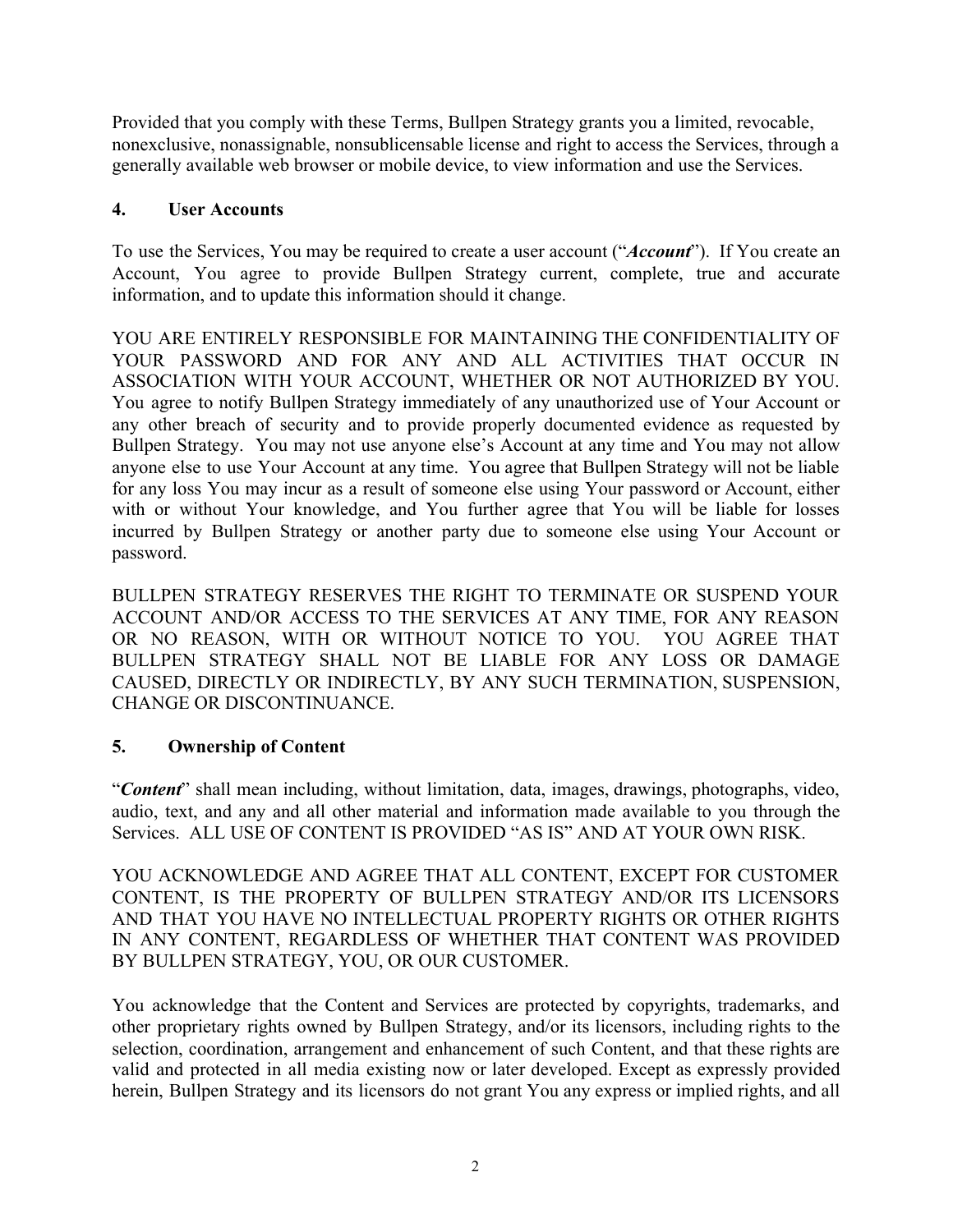right, title and interest that Bullpen Strategy has in the Services, that are not expressly granted by Bullpen Strategy to You are retained by Bullpen Strategy. No Content may be modified, copied, distributed, framed, reproduced, republished, downloaded, scraped, displayed, posted, transmitted or sold in any form or by any means, in whole or in part, without Bullpen Strategy's prior written permission.

You agree that You may not upload or otherwise transmit on or through the Service Content that is subject to any third-party rights unless any holder of such rights has given express authorization for distribution through the Services.

## **6. Acceptable Use**

#### ANY USE OF THE SERVICES IN VIOLATION OF THESE TERMS WILL BE REGARDED AS AN INFRINGEMENT OF BULLPEN STRATEGY'S COPYRIGHT RIGHTS IN AND TO THE CONTENT.

You may not, under any circumstances, modify, copy, distribute, transmit, display, perform, reproduce, publish, license, create derivative works from, adapt, translate, transfer, buy, auction, rent, lease, loan or sell any Content, or other materials appearing in or generated through the Services, or any information obtained from the Sites or the Services, without the prior express written consent of Bullpen Strategy.

You will at all times comply with the Twitter Terms accessible at [http://twitter.com/tos,](http://twitter.com/tos) as such terms are amended from time to time.

You will refrain from posting any information to the Services which are copied, in whole or in part, from third party sources without authorization

You may not, under any circumstances, use the Services in any manner that is

(a) Unlawful;

(b) That could damage, disable, overburden, or impair any Bullpen Strategy server or the network(s) connected to any Bullpen Strategy server;

(c) That could interfere with any other party's use and enjoyment of the Services;

(d) That gains or attempts to gain unauthorized access to any Services, unpublished information or material, other users' Accounts, or computer systems and/or networks connected to any Bullpen Strategy server, or to any of the Services, through hacking, password mining or any other means; or

(e) That reverse engineers, decompiles, disassembles or attempts to reverse engineer, decompile, or disassemble any part of the Content or Sites.

### BULLPEN STRATEGY RESERVES THE RIGHT TO REMOVE ANY MATERIAL POSTED THROUGH THE SERVICE THAT IT DETERMINES IN ITS SOLE DISCRETION IN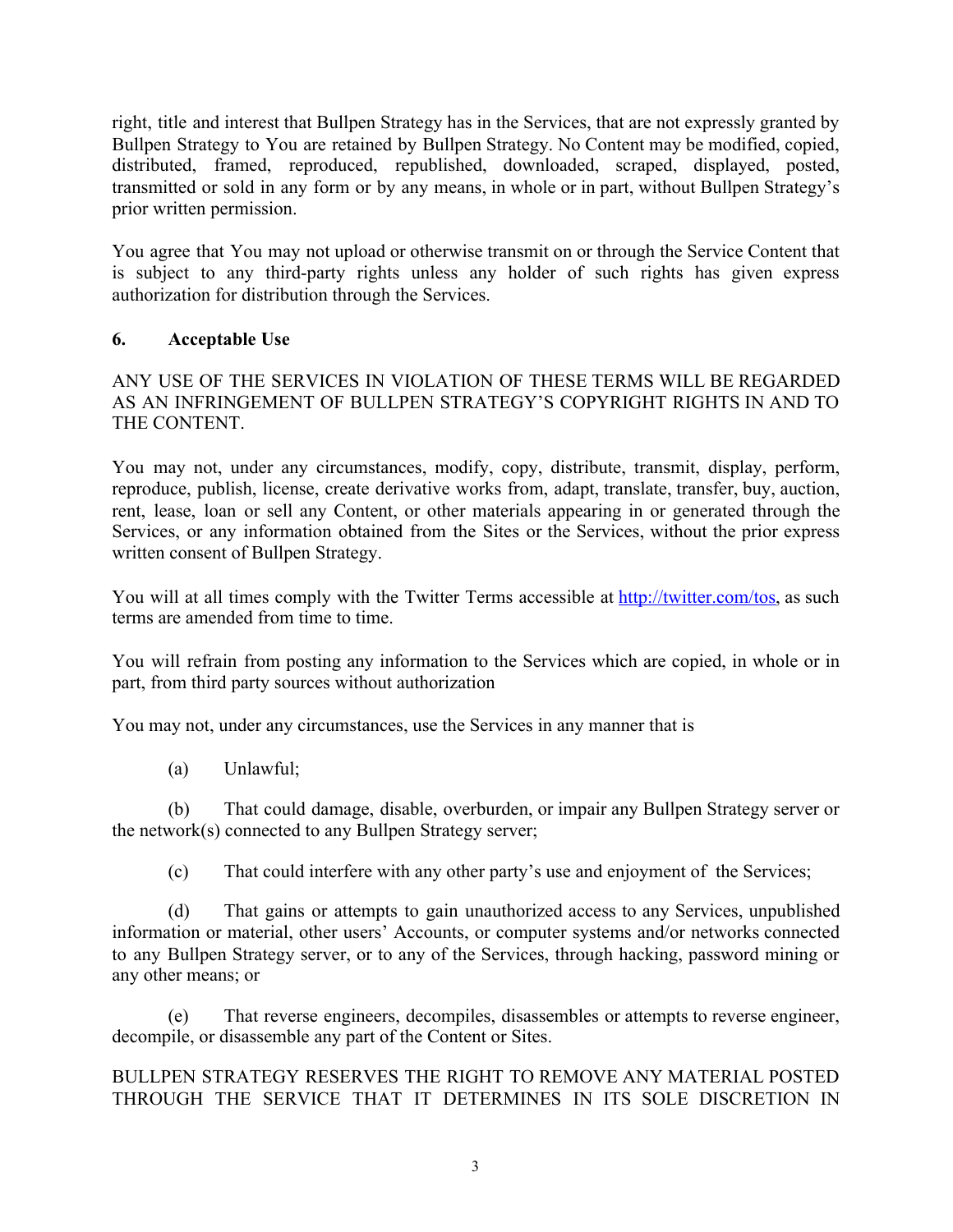VIOLATION OF ANY LAW OR RIGHT OF ANY PERSON, INFRINGES THE RIGHTS OF ANY PERSON, OR IS OTHERWISE INAPPROPRIATE FOR POSTING.

# **7. Communications**

By providing Your email address to Bullpen Strategy and subscribing to Bullpen Strategy communications, You understand You may receive periodic information regarding current and future services offered on through the Service. You may unsubscribe at any time by terminating Your Account as described in Section 12 (Termination and Survivability).

# **8. Privacy/Security**

You understand that any information provided by You or collected by Bullpen Strategy in connection with Your use of the Services will be used in the manner described in these Terms and in Bullpen Strategy's <https://bullpenstrategygroup.com/privacy/>**,** such privacy policy being incorporated into and made a part of these Terms by this reference. If You do not agree to the Privacy Policy you may not use the Services. Without limiting the terms of the Privacy Policy, You understand that Bullpen Strategy does not guarantee that Your use of the Services and/or the information provided by You will be private or secure, and Bullpen Strategy is not responsible or liable to You for any lack of privacy or security You may experience. You are fully responsible for taking precautions and providing security measures best suited for Your situation and intended use of the Services.

## **9. Jurisdictional Issues and Export Control Laws**

The Services are controlled and operated by Bullpen Strategy from its offices within the United States. Bullpen Strategy makes no representation that Content and other materials available through the Services are appropriate or available for use in any other locations. Those who choose to access the Services from other locations do so on their own initiative and are responsible for compliance with local laws, if and to the extent local laws are applicable.

You agree to abide by applicable export control laws and not to transfer, by electronic transmission or otherwise, any Content or other materials subject to restrictions under such laws to a national destination prohibited by such laws, without first obtaining, and then complying with, any requisite government authorization.

# **10. Termination and Survivability**

These Terms are effective until terminated. These Terms and Your access to the Bullpen Strategy Services will terminate when a Customer Agreement terminates.

The provisions of Sections 4 (Ownership of Content), 5 (Limitations), 10 (Termination and Survivability), 12 (Disclaimer of Warranty; Limitation of Liability), 13 (Indemnity), and 14 (Jurisdiction and Choice of Law) shall survive any termination of these Terms.

# **11. Links to Third-Party Sites**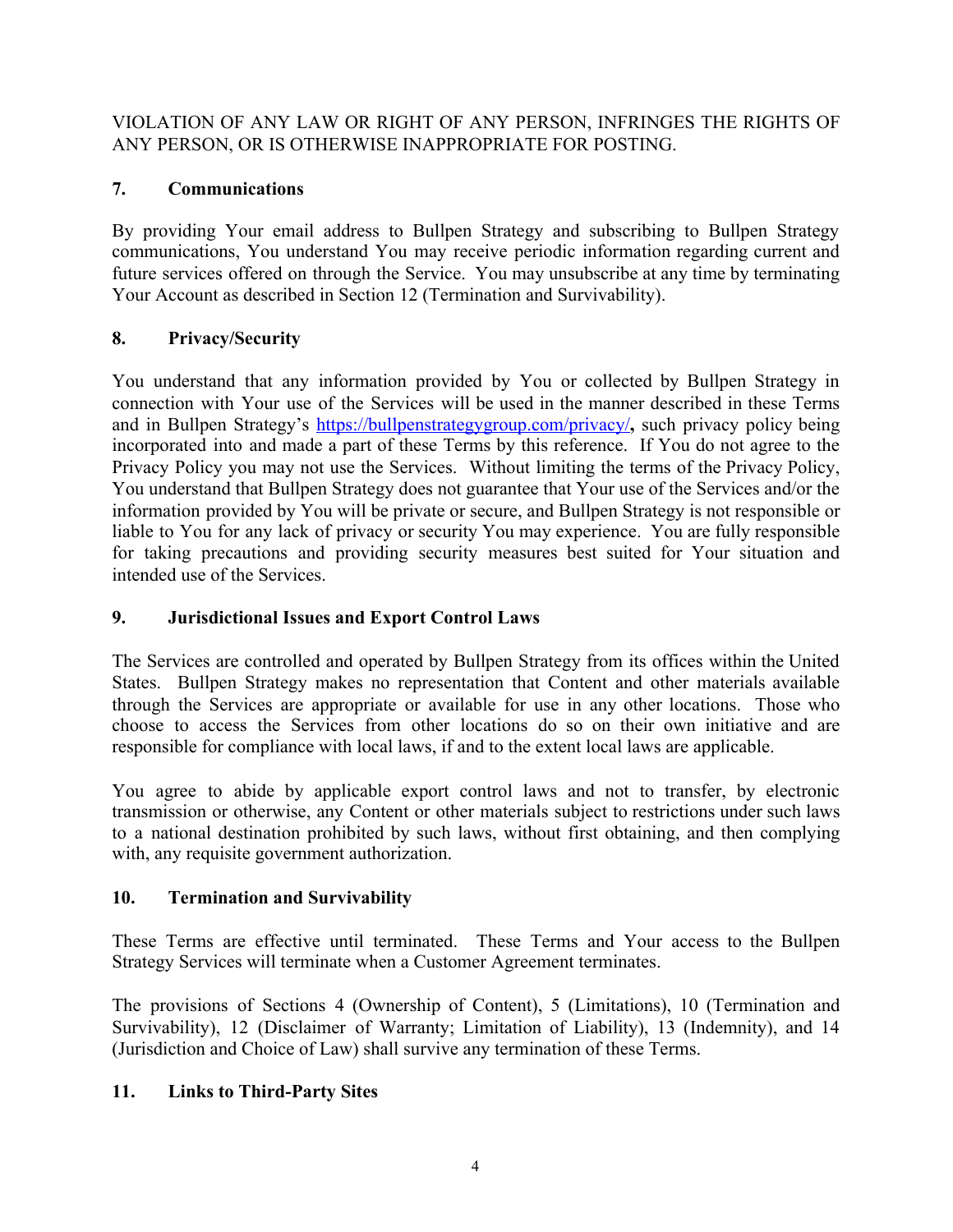The Service includes links to certain third party sites ("*Linked Sites*"). These Linked Sites are not controlled by Bullpen Strategy. Bullpen Strategy is not responsible for the information of the Linked Sites, for the business practices or privacy policies of the Linked Sites, or for the collection, use or disclosure of any information by the Linked Sites. Bullpen Strategy provides links to the Linked Sites only as a matter of convenience, and the inclusion of any link does not imply an endorsement by Bullpen Strategy of any Linked Site. Additionally, Bullpen Strategy is not involved in any way in the actual transaction between the Linked Sites and You. Bullpen Strategy acts solely as a passive conduit for the Linked Sites' sales, distribution and the communication of Your information with regards to transaction with Linked Sites.

#### **12. Disclaimer of Warranty; Limitation of Liability**

YOU EXPRESSLY AGREE THAT THE USE OF THE SERVICES IS AT YOUR SOLE RISK. THE SERVICES ARE PROVIDED ON AN "AS IS" AND "AS AVAILABLE" BASIS FOR YOUR USE, WITHOUT WARRANTIES (INCLUDING, WITHOUT LIMITATION, IMPLIED WARRANTIES OF TITLE, NON-INFRINGEMENT, ACCURACY, MERCHANTABILITY AND FITNESS FOR A PARTICULAR PURPOSE, AND ANY WARRANTIES THAT MAY ARISE FROM COURSE OF DEALING, COURSE OF PERFORMANCE OR USAGE OF TRADE) OR CONDITIONS OF ANY KIND, EITHER EXPRESS OR IMPLIED, UNLESS SUCH WARRANTIES OR CONDITIONS ARE LEGALLY INCAPABLE OF EXCLUSION.

BULLPEN STRATEGY PROVIDES THE SERVICES ON A COMMERCIALLY REASONABLE BASIS AND DOES NOT WARRANT THAT YOU WILL BE ABLE TO ACCESS OR USE THE SERVICES AT TIMES OR LOCATIONS OF YOUR CHOOSING. BULLPEN STRATEGY DOES NOT WARRANT THAT YOUR USE OF THE SERVICES WILL BE UNINTERRUPTED, ERROR-FREE OR SECURE, THAT DEFECTS WILL BE CORRECTED, OR THAT THE SERVICES ARE FREE OF VIRUSES OR OTHER HARMFUL COMPONENTS. BULLPEN STRATEGY ASSUMES NO RESPONSIBILITY FOR ANY DAMAGES SUFFERED BY YOU, INCLUDING, BUT NOT LIMITED TO, LOSS OF DATA AND SERVICE INTERRUPTIONS.

YOU ASSUME ALL RESPONSIBILITY AND RISK FOR YOUR USE OF THE SERVICES AND YOUR RELIANCE THEREON. NO OPINION, ADVICE OR STATEMENT OF BULLPEN STRATEGY OR ITS AFFILIATES, LICENSORS, SUPPLIERS, ADVERTISERS, SPONSORS, AGENTS, MEMBERS, EMPLOYEES OR VISITORS, WHETHER MADE ON THROUGH THE SERVICES, IN THE CONTENT OR OTHERWISE, SHALL CREATE ANY WARRANTY.

#### **YOUR USE OF SERVICES AND ANY CONTENT AND THE SERVICES ARE ENTIRELY AT YOUR OWN RISK.**

THE DISCLAIMERS OF LIABILITY CONTAINED IN THIS SECTION APPLY TO ANY DAMAGES (INCLUDING, WITHOUT LIMITATION, DAMAGES FOR LOSS OF BUSINESS, LOSS OF DATA OR LOST PROFITS) OR INJURY CAUSE BY ANY FAILURE OF PERFORMANCE, ERROR, OMISSION, INTERRUPTION, DELETION, DEFECT, DELAY IN OPERATION OR TRANSMISSION, COMPUTER VIRUS, COMMUNICATION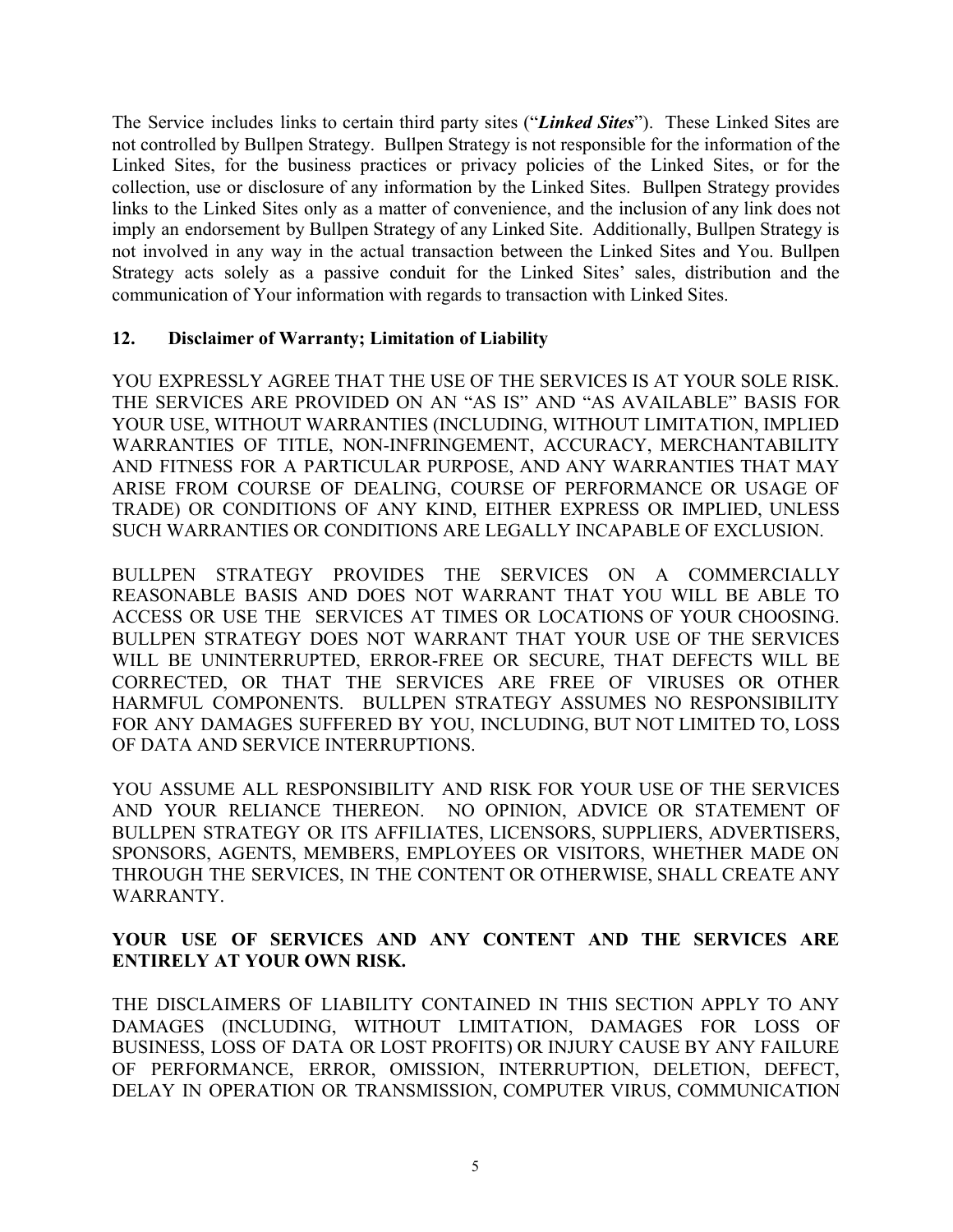LINE FAILURE, THEFT OR DESTRUCTION OR UNAUTHORIZED ACCESS TO, ALTERATION OF, WHETHER FOR BREACH OF CONTRACT, TORTIOUS BEHAVIOR, NEGLIGENCE, OR UNDER ANY OTHER CAUSE OF ACTION.

YOU ACKNOWLEDGE AND AGREE THAT TO THE MAXIMUM EXTENT PERMISSIBLE BY LAW THE BULLPEN STRATEGY IS NOT LIABLE FOR ANY ACT OR FAILURE TO ACT BY THEM OR ANY OTHER PERSON REGARDING CONDUCT, COMMUNICATION OR CONTENT ON THE SERVICES. YOU ACKNOWLEDGE AND AGREE THAT YOUR EXCLUSIVE REMEDY FOR ANY DISPUTE WITH BULLPEN STRATEGY IS TO STOP USING THE SERVICES, AND TO CANCEL YOUR ACCOUNT(S).

IN NO CASE SHALL BULLPEN STRATEGY BE LIABLE FOR ANY DIRECT, SPECIAL, INCIDENTAL, INDIRECT, PUNITIVE OR CONSEQUENTIAL DAMAGES ARISING FROM YOUR USE OF THE SERVICES, OR THE CONTENT, OR FOR ANY OTHER CLAIM RELATED IN ANY WAY TO YOUR USE OF THE SERVICES OR INTERACTIONS WITH BULLPEN STRATEGY.

BECAUSE SOME STATES OR JURISDICTIONS DO NOT ALLOW THE EXCLUSION OR THE LIMITATION OF LIABILITY FOR CONSEQUENTIAL OR INCIDENTAL DAMAGES, IN SUCH STATES OR JURISDICTIONS, THE LIABILITY OF BULLPEN STRATEGY SHALL BE LIMITED TO THE FULLEST EXTENT PERMITTED BY LAW.

#### **13. Indemnity**

You agree to defend, indemnify and hold harmless Bullpen Strategy and its directors, officers, employees, agents, shareholders, licensors, parent companies and representatives, from and against all claims, losses, costs and expenses (including without limitation reasonable attorneys' fees) arising out of

(a) Your use of, or activities in connection with the Services;

(b) Any violation of these Terms by You or through Your Account or using Your user name; or

(c) Any allegation that any information, messages, or materials that You make available or create through the Services infringe or otherwise violate the copyright, trademark, trade secret, privacy or other intellectual property or other rights of any third party.

## **14. Jurisdiction and Choice of Law**

These Terms are made under and shall be governed by and construed in accordance with the laws of the state of New York, U.S.A., without reference to its conflict of laws principles. Any dispute, claim or controversy arising out of or relating to these Terms or the breach, termination, enforcement, interpretation or validity thereof, including the determination of the scope or applicability of this Agreement to arbitrate, shall be determined by confidential, binding arbitration in Washington, DC before a single arbitrator. The arbitration shall be administered by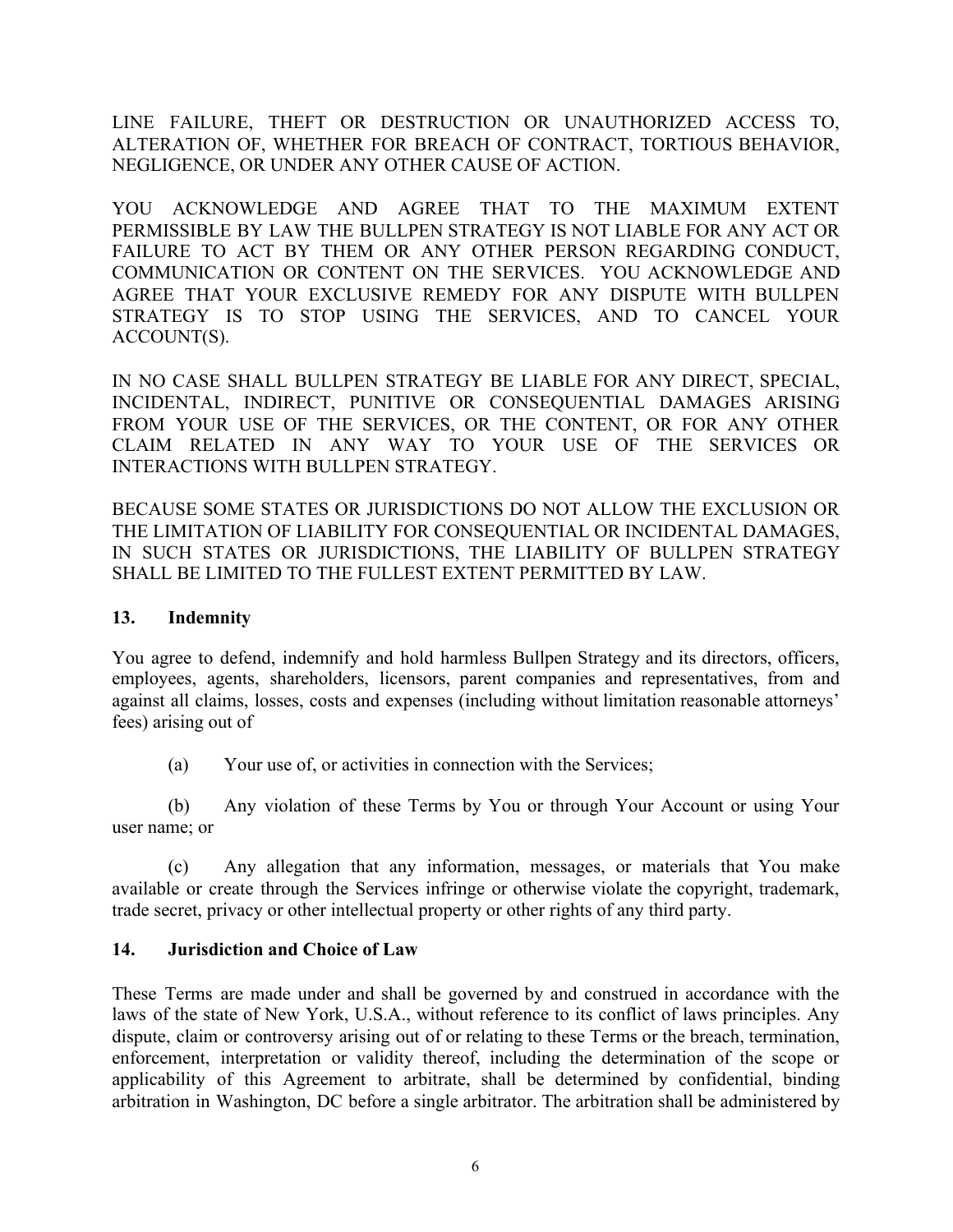JAMS pursuant to its Comprehensive Arbitration Rules and Procedures. Judgment on the award may be entered in any court having jurisdiction. The Parties hereby expressly waive trial by jury. Customer may bring claims only on its own behalf, and unless Provider agrees, the arbitrator may not consolidate more than one party's claims. The Parties agree that neither the United Nations Convention on Contracts for the International Sale of Goods nor the Uniform Computer Information Transactions Act (UCITA) will apply in any respect to the Agreement

#### **15. Assignment**

Bullpen Strategy may assign these Terms, in whole or in part, at any time. You may not assign, transfer or sublicense these Terms or any or all of Your rights or obligations under these Terms without Bullpen Strategy's express prior written consent.

### **16. Waiver**

No waiver by either party of any breach or default hereunder will be deemed to be a waiver of any preceding or subsequent breach or default.

### **17. Headings**

Any heading, caption or section title contained herein is inserted only as a matter of convenience, and in no way defines or explains any section or provision hereof.

#### **18. Notice**

Notices to You may be made via posting to the Sites, by email, or by regular mail, in Bullpen Strategy's discretion. Bullpen Strategy may also provide notices of changes to these Terms or other matters by displaying such notices or by providing links to such notices on through the Service. Without limitation, You agree that a printed version of these Terms and of any notice given in electronic form shall be admissible in judicial or administrative proceedings based upon or relating to these Terms to the same extent and subject to the same conditions as other business documents and records originally generated and maintained in printed form.

#### **19. Severability**

If any part of these Terms are determined to be invalid or unenforceable pursuant to applicable law including, but not limited to, the warranty disclaimers and liability limitations set forth above, then the invalid or unenforceable provision will be deemed superseded by a valid, enforceable provision that most closely matches the intent of the original provision and the remainder of these Terms shall continue in effect.

#### **20. Complete Agreement**

These Terms, including the documents expressly incorporated by reference, constitute the entire agreement between You and Bullpen Strategy with respect to its subject matter. These Terms supersede all prior or contemporaneous communications, whether electronic, oral or written,